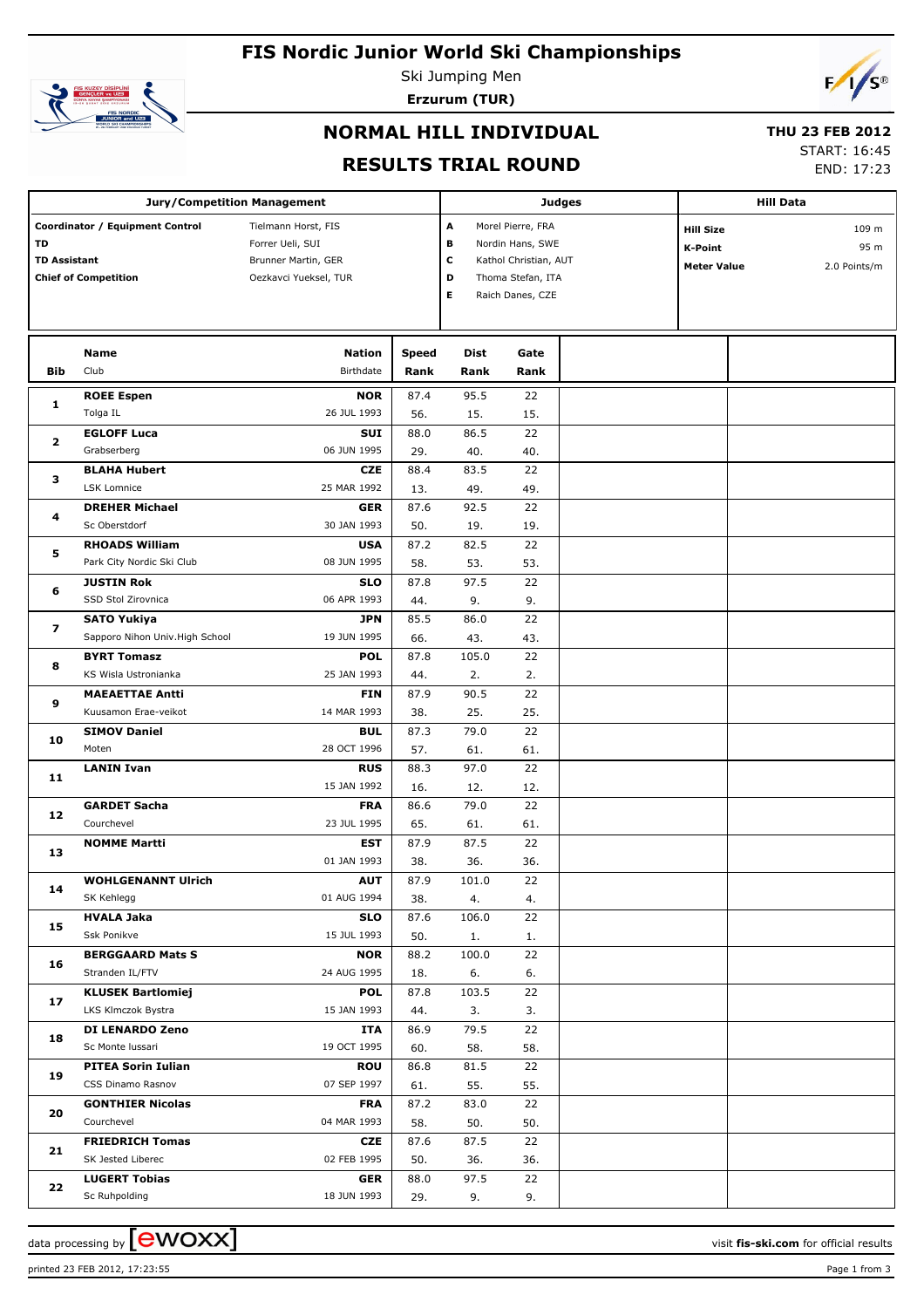# **FIS Nordic Junior World Ski Championships**



Ski Jumping Men **Erzurum (TUR)**



## **NORMAL HILL INDIVIDUAL**

#### **THU 23 FEB 2012**

### **RESULTS TRIAL ROUND**

START: 16:45 END: 17:23

|     | Name                                            | Nation                    | <b>Speed</b> | Dist        | Gate      |  |
|-----|-------------------------------------------------|---------------------------|--------------|-------------|-----------|--|
| Bib | Club                                            | Birthdate                 | Rank         | Rank        | Rank      |  |
|     | <b>SAMMELSELG Siim-Tanel</b>                    | <b>EST</b>                | 88.8         | 94.0        | 22        |  |
| 23  | Skiclub Nomme, Lahden Hiihtoseura               | 18 MAY 1993               | 4.           | 17.         | 17.       |  |
|     | <b>YLIPULLI Miika</b>                           | <b>FIN</b>                | 88.1         | 93.5        | 22        |  |
| 24  | Kuusamon Era-Veikot                             | 01 MAR 1995               | 24.          | 18.         | 18.       |  |
|     | <b>MAKSIMOCHKIN Mikhail</b>                     | <b>RUS</b>                | 88.2         | 86.0        | 22        |  |
| 25  |                                                 | 29 AUG 1993               | 18.          | 43.         | 43.       |  |
| 26  | <b>KRAFT Stefan</b>                             | <b>AUT</b>                | 88.2         | 97.5        | 22        |  |
|     | SV Schwarzach                                   | 13 MAY 1993               | 18.          | 9.          | 9.        |  |
| 27  | <b>FUNTAROV Deyan</b>                           | <b>BUL</b>                | 86.8         | 73.0        | 22        |  |
|     | Rilski Ski Skachach                             | 13 NOV 1995               | 61.          | 65.         | 65.       |  |
| 28  | <b>SCHULER Adrian</b>                           | SUI                       | 88.0         | 88.5        | 22        |  |
|     | Einsiedeln                                      | 28 OCT 1992               | 29.          | 30.         | 30.       |  |
| 29  | <b>WALLACE Brian</b>                            | <b>USA</b>                | 88.5         | 88.0        | 22        |  |
|     | Saint Paul Ski Club                             | 03 JUL 1993               | 8.           | 34.         | 34.       |  |
| 30  | <b>NISHIKATA Shingo</b>                         | <b>JPN</b>                | 87.5         | 82.5        | 22        |  |
|     |                                                 | 02 JAN 1995               | 54.          | 53.         | 53.       |  |
| 31  | <b>MURANKA Klemens</b><br>TS Wisla Zakopane     | <b>POL</b><br>31 AUG 1994 | 88.6<br>5.   | 96.0<br>14. | 22<br>14. |  |
|     | <b>KOREK Dusty</b>                              | <b>CAN</b>                | 88.1         | 85.0        | 22        |  |
| 32  | Altius Nordic ski club                          | 14 APR 1995               | 24.          | 47.         | 47.       |  |
|     | <b>GRIMSRUD Simen</b>                           | <b>NOR</b>                | 88.6         | 99.5        | 22        |  |
| 33  | Asker Skiclubb                                  | 22 MAR 1992               | 5.           | 8.          | 8.        |  |
|     | <b>TAKANASHI Kanta</b>                          | <b>JPN</b>                | 87.6         | 86.5        | 22        |  |
| 34  | Meiji University                                | 27 SEP 1992               | 50.          | 40.         | 40.       |  |
|     | <b>TUDOR Remus</b>                              | <b>ROU</b>                | 86.7         | 79.5        | 22        |  |
| 35  | CSS Brasovia                                    | 17 MAR 1993               | 63.          | 58.         | 58.       |  |
|     | <b>LANISEK Anze</b>                             | <b>SLO</b>                | 88.0         | 90.5        | 22        |  |
| 36  | Ssk Menges                                      | 20 APR 1996               | 29.          | 25.         | 25.       |  |
| 37  | <b>LUNARDI Michael</b>                          | ITA                       | 88.5         | 84.0        | 22        |  |
|     | sc gallio                                       | 21 SEP 1992               | 8.           | 48.         | 48.       |  |
| 38  | <b>KLINGA Sebastian</b>                         | <b>FIN</b>                | 88.5         | 89.5        | 22        |  |
|     | Ounasvaaran Hiihtoseura                         | 26 APR 1992               | 8.           | 29.         | 29.       |  |
| 39  | <b>SHUVALOV Alexander</b>                       | <b>RUS</b>                | 88.0         | 88.5        | 22        |  |
|     |                                                 | 30 NOV 1992               | 29.          | 30.         | 30.       |  |
| 40  | <b>MAYLAENDER Jan</b>                           | <b>GER</b>                | 88.4         | 87.0        | 22        |  |
|     | SC Degenfeld                                    | 29 MAR 1992               | 13.          | 39.         | 39.       |  |
| 41  | <b>FRIBERG Christian</b><br>Saint Paul Ski Club | <b>USA</b><br>08 SEP 1994 | 88.0<br>29.  | 81.0<br>56. | 22<br>56. |  |
|     | <b>EGLOFF Pascal</b>                            | SUI                       | 89.0         | 88.5        | 22        |  |
| 42  | Grabserberg                                     | 08 AUG 1992               | 2.           | 30.         | 30.       |  |
|     | <b>STURSA Vojtech</b>                           | CZE                       | 88.2         | 86.0        | 22        |  |
| 43  | Sk Nove mesto na morave                         | 03 AUG 1995               | 18.          | 43.         | 43.       |  |
|     | <b>WIT DE Ruben</b>                             | <b>NED</b>                | 86.7         | 75.5        | 22        |  |
| 44  | Dutch Nordic Ski Team                           | 02 FEB 1995               | 63.          | 64.         | 64.       |  |
|     | <b>MUELLER Lukas</b>                            | <b>AUT</b>                | 88.6         | 92.5        | 22        |  |
| 45  | SV Villach                                      | 14 MAR 1992               | 5.           | 19.         | 19.       |  |
|     | <b>MUMINOV Sabirzhan</b>                        | KAZ                       | 88.2         | 83.0        | 22        |  |
| 46  |                                                 | 16 APR 1994               | 18.          | 50.         | 50.       |  |
| 47  | <b>RAFFORT Benjamin</b>                         | <b>FRA</b>                | 87.8         | 81.0        | 22        |  |
|     | Les Contamines Montjoie                         | 11 JUL 1994               | 44.          | 56.         | 56.       |  |
| 48  | <b>LICHY Patrik</b>                             | <b>SVK</b>                | 88.1         | 77.0        | 22        |  |
|     | SK Kartik Banska Bystrica                       | 22 SEP 1992               | 24.          | 63.         | 63.       |  |